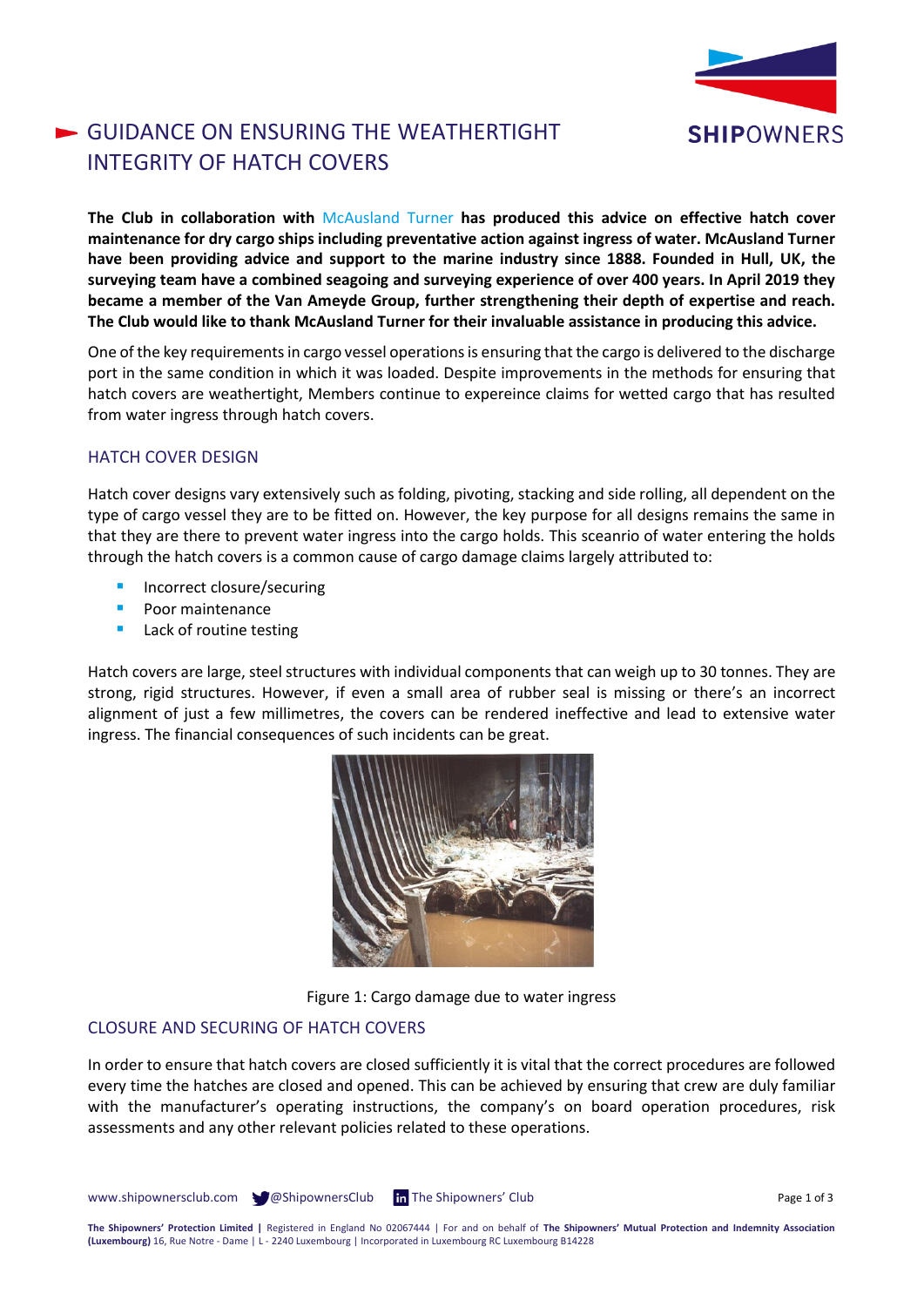Occasionally, charterers or shippers may request that additional measures are taken to seal the hatch covers, regardless of their condition. Such request should always be treated with caution as temporary sealing measures such as Ram-Nek tape, expandable foam or tarpaulin (if not part of the vessel's certified design) often imply that there is an underlying defect with the hatch cover securing arrangement. It cannot be emphasised more that these measures should be resisted with charterers, with the best course of action being to demonstrate the weathertight integrity of hatch covers without said additional temporary measures.

### MAINTENANCE

Poor maintenance can greatly increase the likelihood of hatch covers failing and leaking during periods of heavy weather. Whilst the hatch cover sealing rubber plays an important role as a barrier against sea water ingress, it is not the only means of preventing water from entering the cargo hold. Cargo is protected from minor leaks through inner drainage channels which will direct water away from the holds to drainage points, preventing the wetting of cargo. It is therefore crucial that not only is the compression bar on which the hatch rubber sits in good condition, but also that the inner sill of the drainage channel is free from damage.



Figure 2: Damaged cargo hatch sill

As demonstrated in Figure 2, damage or warping to the inner sill can be caused by contact with the cargo itself or cargo gear such as grabs, chutes or chains. In these casesit is strongly recommended that permanent repairs are carried out as soon as possible. While the hatch cover seals themselves may be well maintained, if other parts of the hatch cover sealing arrangement are in poor working condition or compromised, cargo wetting could occur, resulting in exposure to high quantum claims.





Figure 3: Overflowing drainage channels Figure 4: Non-return valve not fitted to the drainage arrangement

www.shipownersclub.com  $\bigcirc$  @ShipownersClub In The Shipowners' Club Page 2 of 3

**The Shipowners' Protection Limited |** Registered in England No 02067444 | For and on behalf of **The Shipowners' Mutual Protection and Indemnity Association (Luxembourg)** 16, Rue Notre - Dame | L - 2240 Luxembourg | Incorporated in Luxembourg RC Luxembourg B14228